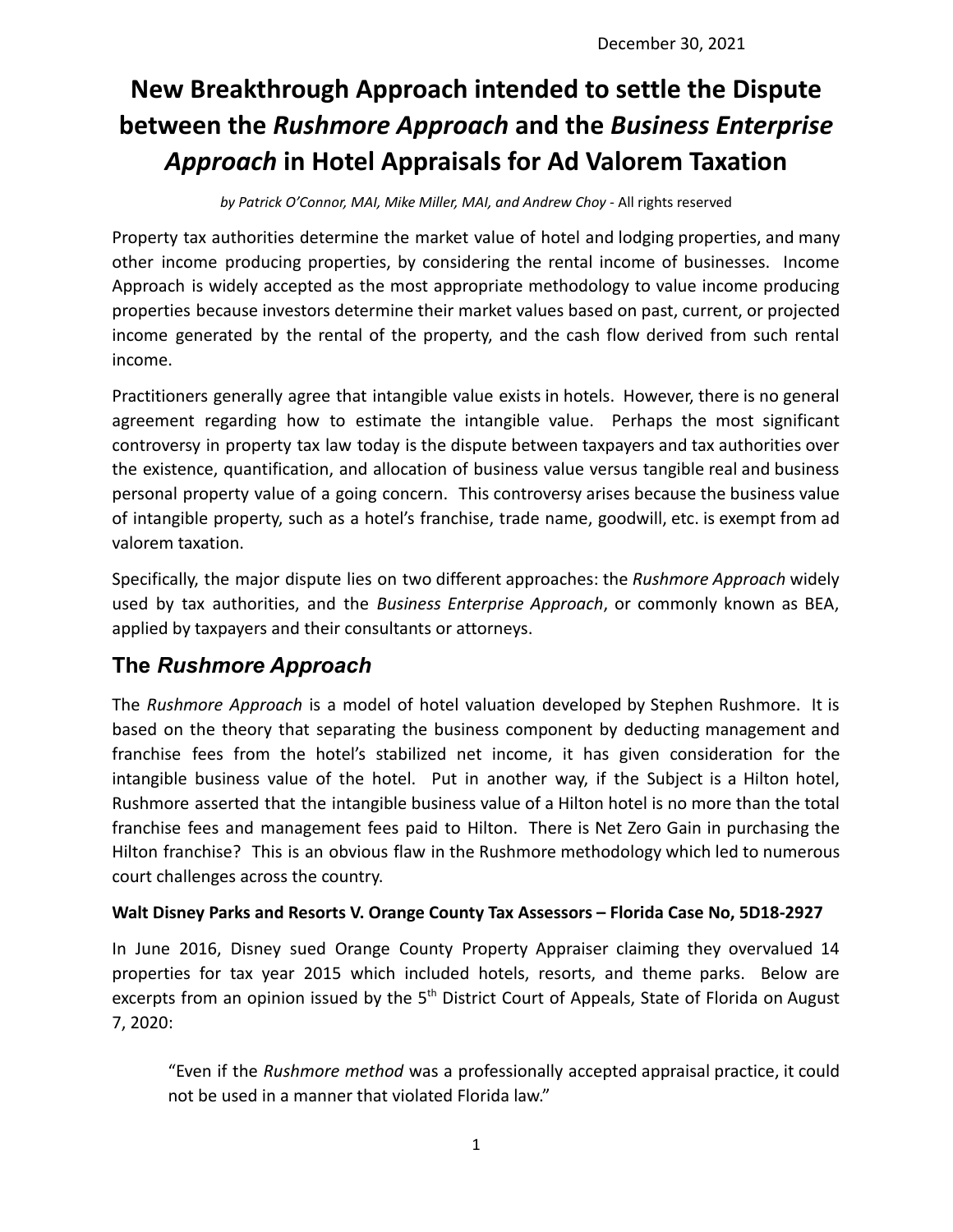"The *Rushmore method* failed to account for an economic **Return On Investment** because no rational economic actor would franchise their business or hire management to earn merely a **Return Of** their **Investmen**t; they would do so to earn a profit on their investment."

"The Florida Constitution specifically prohibits counties from levying ad valorem taxes on intangible personal property. Pursuant to article VII, section 4 of the Florida Constitution, no assessment shall exceed just value."

"We agree with the trial court that Appraiser, in the manner in which he applied the Rushmore method, impermissibly included the value of Disney's intangible business assets in its assessment. That application requires franchise and management fee expenses to be deducted from the total property income, which purportedly removes the business value from the assessment. However, it does not provide for adjustments to the gross business income for intangible business value prior to making those expense deductions. By taking a percentage out of a business's net income for management and franchise fee expenses, without first removing intangible business value from that gross income stream, the *Rushmore method* does not remove all business value from an assessment."

The Court remanded the case to the trial court, with instructions that it remand to Appraiser for a reassessment of the Property consistent with its opinion. The case was later settled in April 2021 through mediation, resulting in tax refunds of approximately \$1.3 million for each of the tax year 2015 through 2020 to Disney.

### **SHC Half Moon Bay v. County of San Mateo, California**

In 2014, Ritz Carlton Half Moon Bay Hotel challenged the tax assessment value set by the County of San Mateo, California. It asserted the value of the hotel's real property was erroneously inflated by the nontaxable intangible assets. The case was ultimately appealed to the Superior Court of the County of San Mateo. Below are excerpts from the Opinion issued by the Superior Court against the county assessor:

"The California Constitution requires generally the assessment of property at "fair market value" … "Intangible assets and rights are exempt from taxation and shall not enhance or be reflected in the value of taxable property."

"In *Elk Hills*, the California Supreme Court clarified which intangible assets and rights have a quantifiable fair market value that must be deducted from an income stream analysis prior to taxation pursuant to California Revenue and Tax Code, sections 110 and 212." As the court explained, "intangible assets like the goodwill of a business, customer base, and favorable franchise terms, or operating contracts all make a direct contribution to the going concern value of the business as reflected in an income stream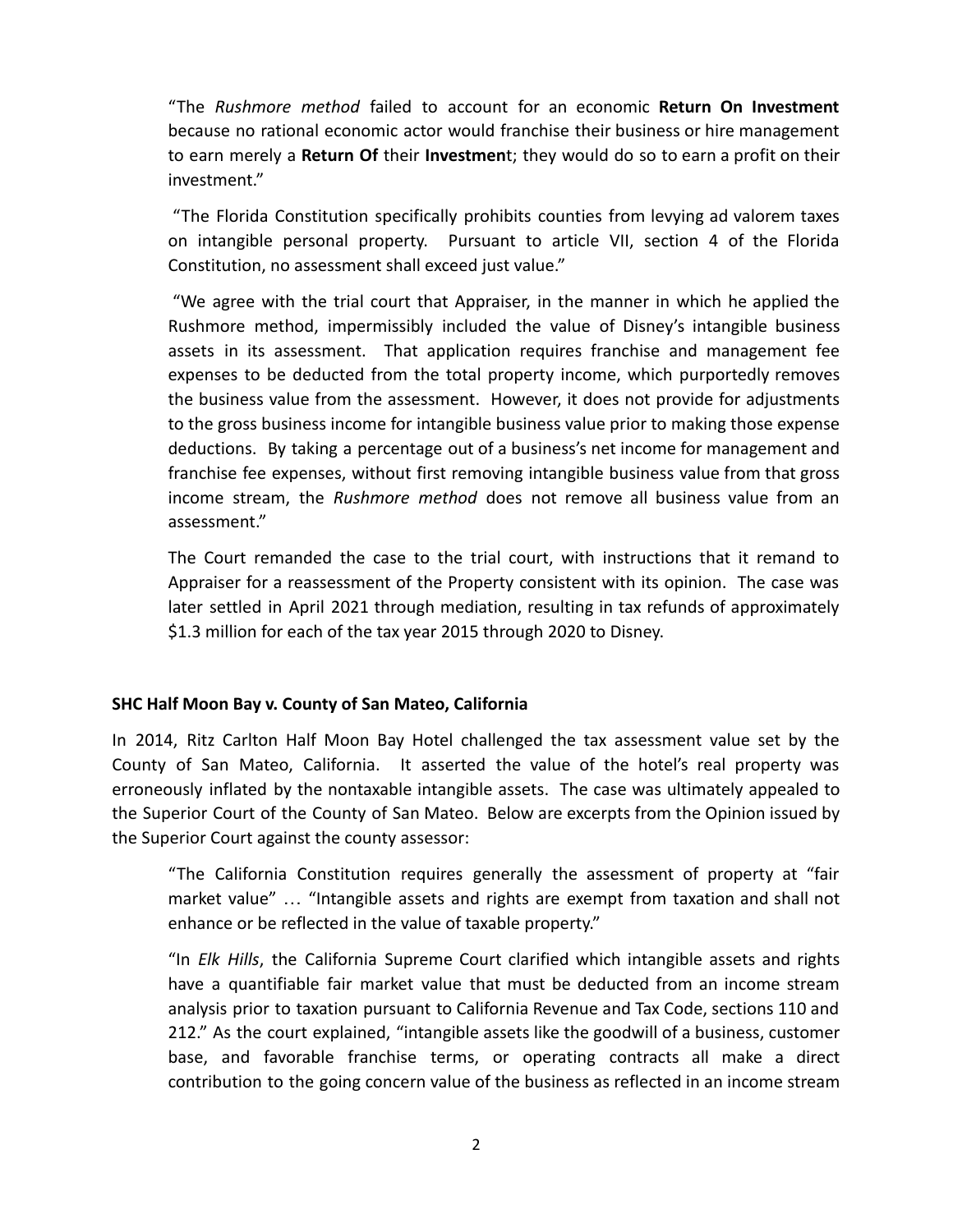analysis" and have "a quantifiable fair market value that must be deducted from an income stream analysis prior to taxation."

"Applying a de novo standard of review, we concluded the income approach used by the Assessor and approved by the Board of Equalization to assess the hotel violated California law because it failed to attribute a portion of the hotel's income stream to the enterprise activity that was directly attributable to the value of intangible assets and deduct that value prior to assessment."

"The issue is not whether the assessor misunderstood or distorted the available data, but whether he or she chose an appraisal method which by its nature was incapable of correctly estimating market value."

"The Assessor's expert conceded that the *Rushmore Approach* deducting management and franchise fee expenses did not account for the intangible value of the property."

The court concluded that the assessment, conducted using the *Rushmore Method,* failed to exclude certain intangible assets, which violated California law. The California State Board of Equalization's Assessors' Handbook stated, "The value of intangible assets and rights cannot be removed by merely deducting the related expenses from the income stream to be capitalized. Allowing a deduction for the associated expenses does not allow a return on the capital expenditure." The Assessor did not follow the guidelines set forth in his own Handbook.

# **The** *Business Enterprise Approach*

The *Business Enterprise Approach* ("BEA") method was developed by David Lennhoff. BEA points out there is significantly more intangible business enterprise value associated with an ongoing hotel's franchise than the franchise and management fees identified by the *Rushmore Approach*. Under its theory, the nontaxable intangible business value is estimated by the percentage of income increase derived from the hotel's franchise, trade name, goodwill, management, etc. Such estimated business value is removed from the direct income capitalization analysis to reach at the taxable real property value. Taxpayers and many tax consultants highly endorsed this Approach because it reduces the taxable real property value significantly.

Many tax assessors, and many Board of Equalizations across the nation, disputed the BEA method. They claimed BEA moves a disproportional share of a hotel's value out of the real property component, thereby significantly reducing a hotel property tax assessment. Opponents of BEA also claimed that by removing substantial revenue generated by intangible assets, and then further deducting franchise and management fees from the operating expenses, BEA essentially "double dipping" on the nontaxable business enterprise value.

# **In Defense of the "Rushmore Approach" by Stephen Rushmore**

Stephen Rushmore issued a 17-page article to defend his *Rushmore Approach*. Here are excerpts from page 1 of this article: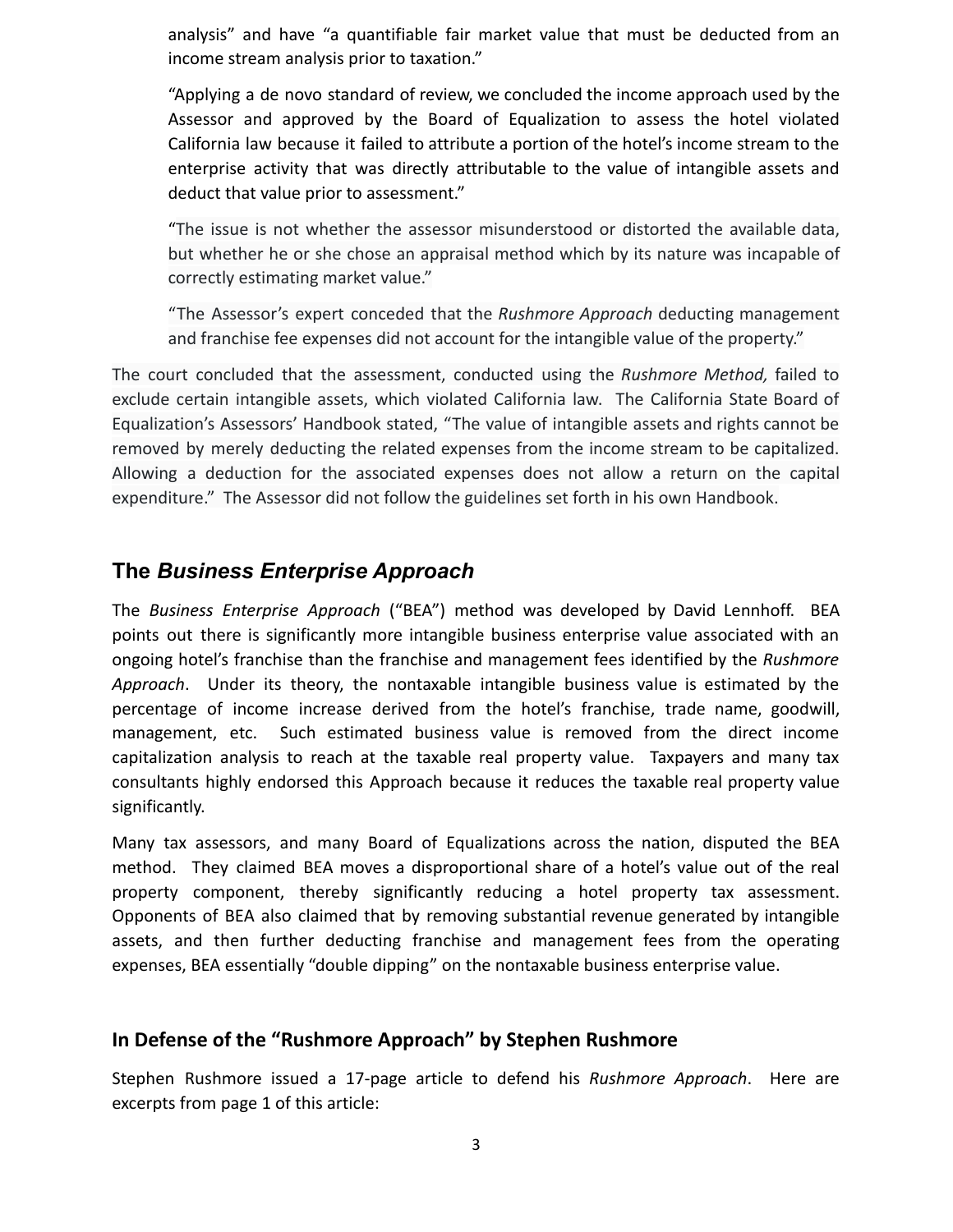"I have been asked by many of my appraiser colleagues who specialize in valuation of hotels and motels and view the *business enterprise approach* as a real threat to the future of asset-based hotel mortgage financing to write this defense of the *Rushmore Approach*.

The real issue is not the huge reduction in the value of the real property component used for tax assessment purposes, but the possible reduction in, mortgage asset security that lenders reply upon when making hotel loans. If the BEA is universally mandated for all hotel appraisals, it could severely restrict hotel owners from leveraging their acquisitions,

which could lead to a significant decline in hotel values. During my 30-year career as a hotel appraiser and investor, I have worked with thousands of hotel owners, operators, and lenders. I do not know of any industry participant who utilizes the procedures set forth in the BEA for evaluating a hotel acquisition or determining market value for purchase or financing."

# **The** *O'Connor Approach* **© intended to settle the differences**

O'Connor, Miller, and Choy analyzed the above findings. The dispute between the *Rushmore Approach* and the *Business Enterprise Approach* appears to be limited to ad valorem taxation purpose only. No one disputed the total market value for hotel acquisition or hotel financing, which appears to be Mr. Rushmore's main concern. In applying any valuation method, intangible assets must be excluded because they are generally not subject to direct property valuation. The key issue is not whether the assessors used a valid methodology, but whether the assessor subtracted an adequate value for intangible assets from the income stream of a hotel.

The intangible assets and rights have a quantifiable fair market value that must be deducted from an income stream analysis prior to taxation. While the *Rushmore Approach* may have failed to account for all the nontaxable business value associated with a hotel's flag, the *Business Enterprise Approach* may have placed too much on such value.

The *O'Connor Approach* ©, also known as the *Choy Methodology* (©2020 TX8-914-633), was originally created by Andrew Choy, Director of National Hotel Property Tax, and a senior property tax consultant with O'Connor & Associates ("O'Connor"). Choy asserted that the intangible business value of a hotel property can be quantified and measured if adequate historical data is available. Even if such data is unavailable, properties can be assigned a value based upon the most comparable brands and classes where data is available. *The O'Connor Approach* © measures a brand's contribution to a hotel's performance by quantifying the change in revenue that occurs when a brand is added, removed, or comparing to other brands or classes of hotels. O'Connor collects Average Daily Rates ("ADR"), average occupancy rate, and total franchise fees of various classes of hotels in local markets from various reliable sources.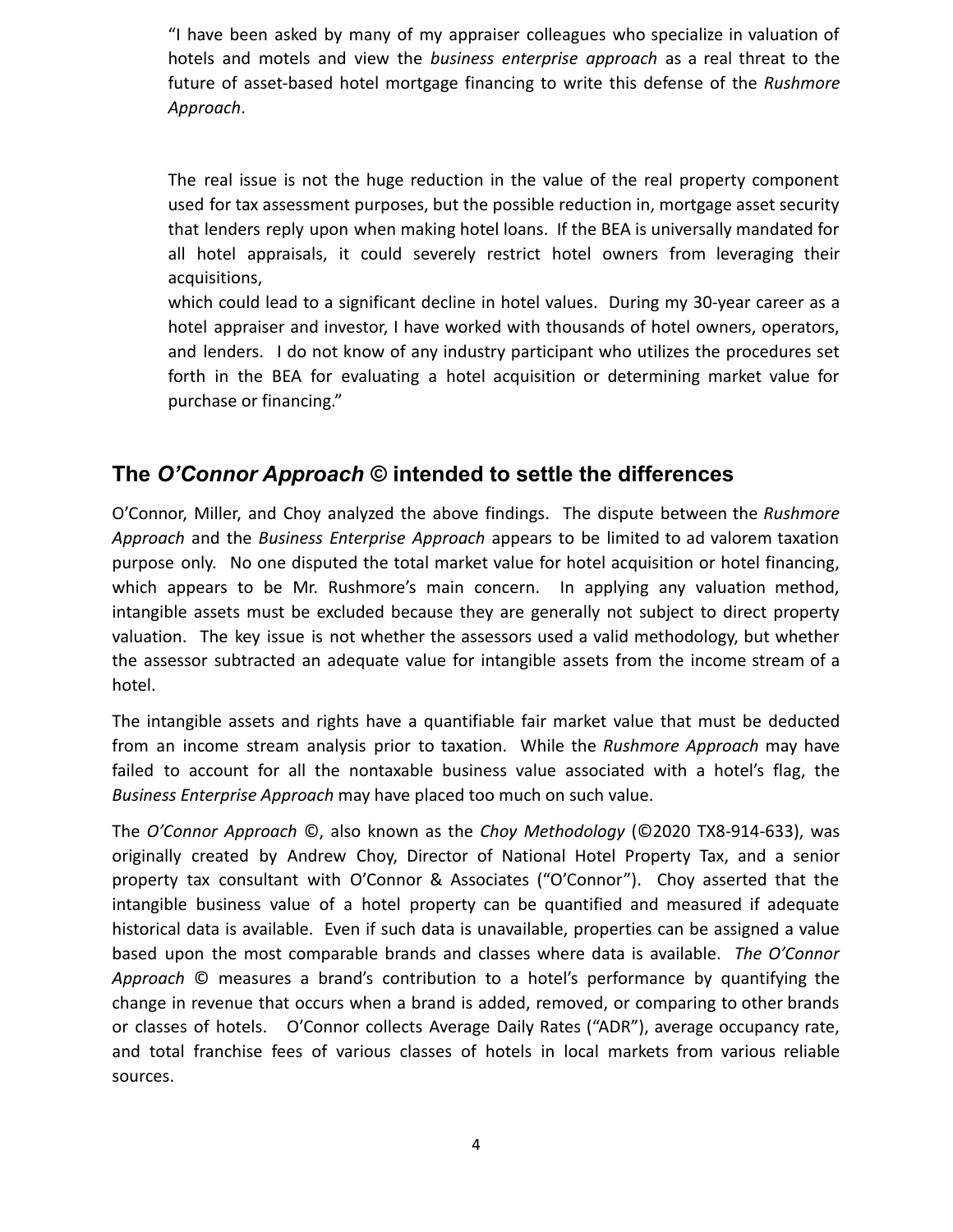Table 1 shows an example of an upscale hotel in a major market based on data collected from that market. Analysis of this hotel indicated ADR increased from \$118 to \$129, occupancy increased from 62% to 69%, RevPAR increased from \$73.16 to \$89.01 or 21.66% incremental increase in revenue generated by this hotel flag.

Table 2 shows total franchise fees for this hotel at 11.3% of income. Total franchise fees, which include royalty fees, marketing fees, management fees, loyalty fee, sales fees, initial fees, and other miscellaneous fees, represent the net increase in expenses associated with the flag.

Table 3 shows Intangible business value calculation: 21.66% incremental increase in revenue, less 11.3% incremental increase in expenses, equals to 10.36% Net Gain associated with the intangible assets. Such intangible business value is nontaxable and must first be removed from the revenue stream before taxation.

#### **Table 1**



ADR = Base Year Average Daily Rate **Occupancy = Stabilized occupancy % RevPAR = ADR x Occupancy %** Total Revenue = RevPAR x # of rooms x 365 days

#### **Table 2**

|                                   | <b>RevPAR</b> | % of total<br>revenue |
|-----------------------------------|---------------|-----------------------|
| Revenue<br>increase with<br>Flag  | \$15.85       | 21.66%                |
| <b>Franchise fees</b><br>for Flag | \$10.06       | 11.30%                |
| $Net Gain = BFV$                  | \$5.79        | 10.36%                |

Total franchise fees include royalty fees, marketing fees, frequent traveler program, sales/reservation fees, initial fee & misc fees

#### **Table 3**





5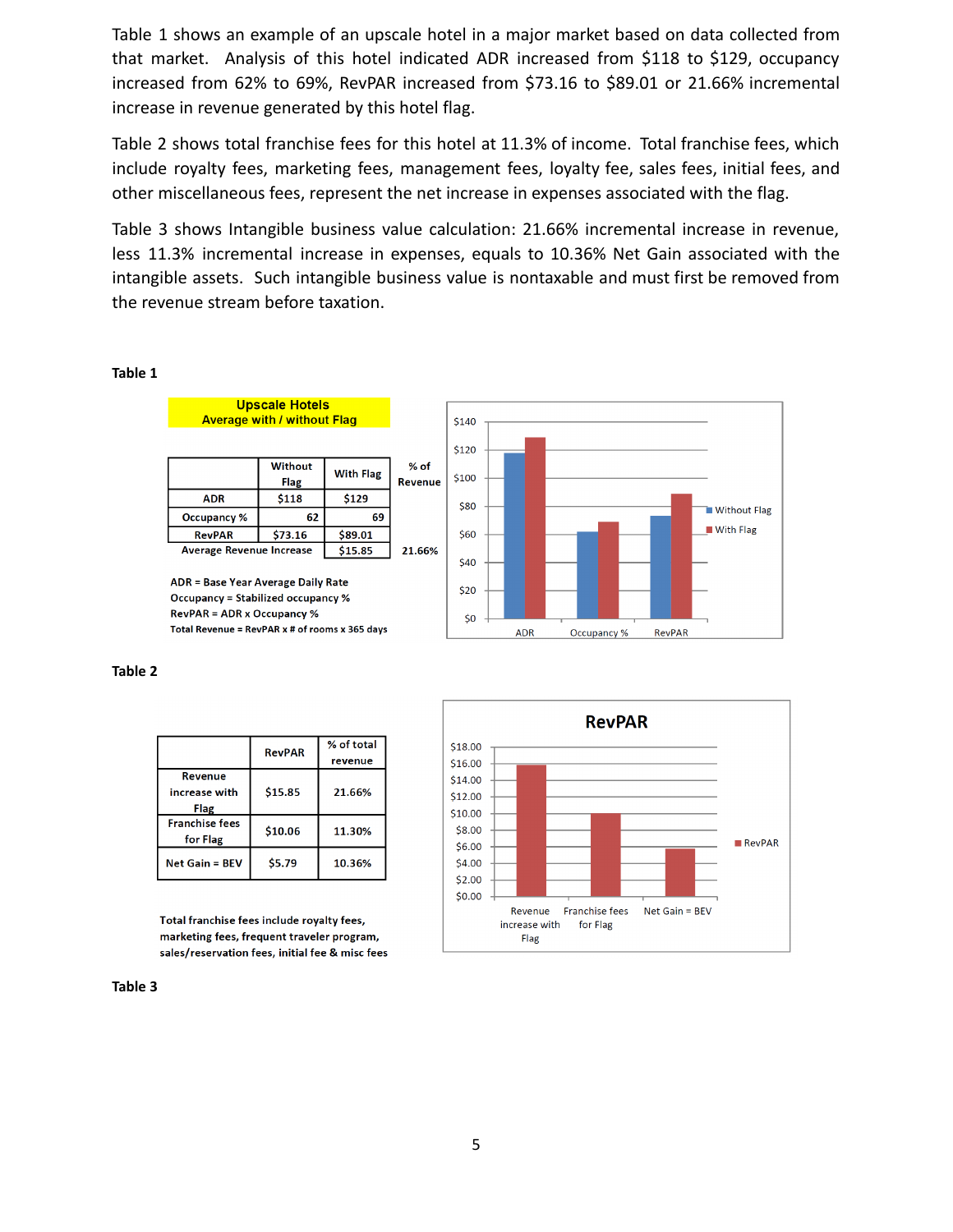

As illustrated in Table 1, 2 and 3, the percentage change in revenue per available room ("RevPAR") is determined by multiplying ADR by the average occupancy rate. The incremental change in operating expenses associated with the hotel flag is measured by the total franchise and management fee payable to the franchisor in percentage of income. The *O'Connor Approach* © calculates the intangible business value of a hotel's flag by the Net Gain (incremental increase in Revenue less Incremental increase in Expenses). It accounts for the additional Return On Investment missing from the *Rushmore Approach*. On the other hand, since franchise and management fees are excluded from the Net Gain formula, there is no more "double dipping", as the *Business Enterprise Approach* was alleged.

### **Arkansas Saline County Court Judge ruled against tax assessor**

Saline Hospitality, LLC. engaged O'Connor to appeal the 2021 assessment value of \$2,106,250 of a Days Inn motel in Benton, Arkansas. At the administrative level hearing, the Board of Equalization sided with the assessor's value. On appeal to the County Court, Property Owner's consultant, and his legal counsel presented the argument using the O'Connor Approach against Assessor's Rushmore Approach. Saline County Judge Jeff Arey ruled against the Assessor. His decision issued to the Property Owner stated: "Pursuant to the provisions of Ark. Code Ann. Sec. 26-27-317 and Sec. 26-27-318, a hearing on your appeal from the decision of the Saline Equalization Board's assessment of the property owned by Saline Hospitality, LLC was held on November 2, 2021in County Court. After hearing the facts and testimony, it is my decision to find the true and correct value of the property for ad valorem purposes at \$1,078,900." The assessed value was reduced by 49% when applying the O'Connor Approach on income valuation.

### **Arkansas Faulkner County Judge ruled in favor of hotel owner**

Nisha, LLC, owner of Country Inn Hotel in Conway, Arkansas, engaged O'Connor to appeal 2019 assessment \$2,691,500 market value. At the administrative hearing, Faulkner County Equalization Board raised the value even higher to \$2,999,307. On appeal to the County Court, Property Owner's consultant and his legal counsel presented the argument using the O'Connor